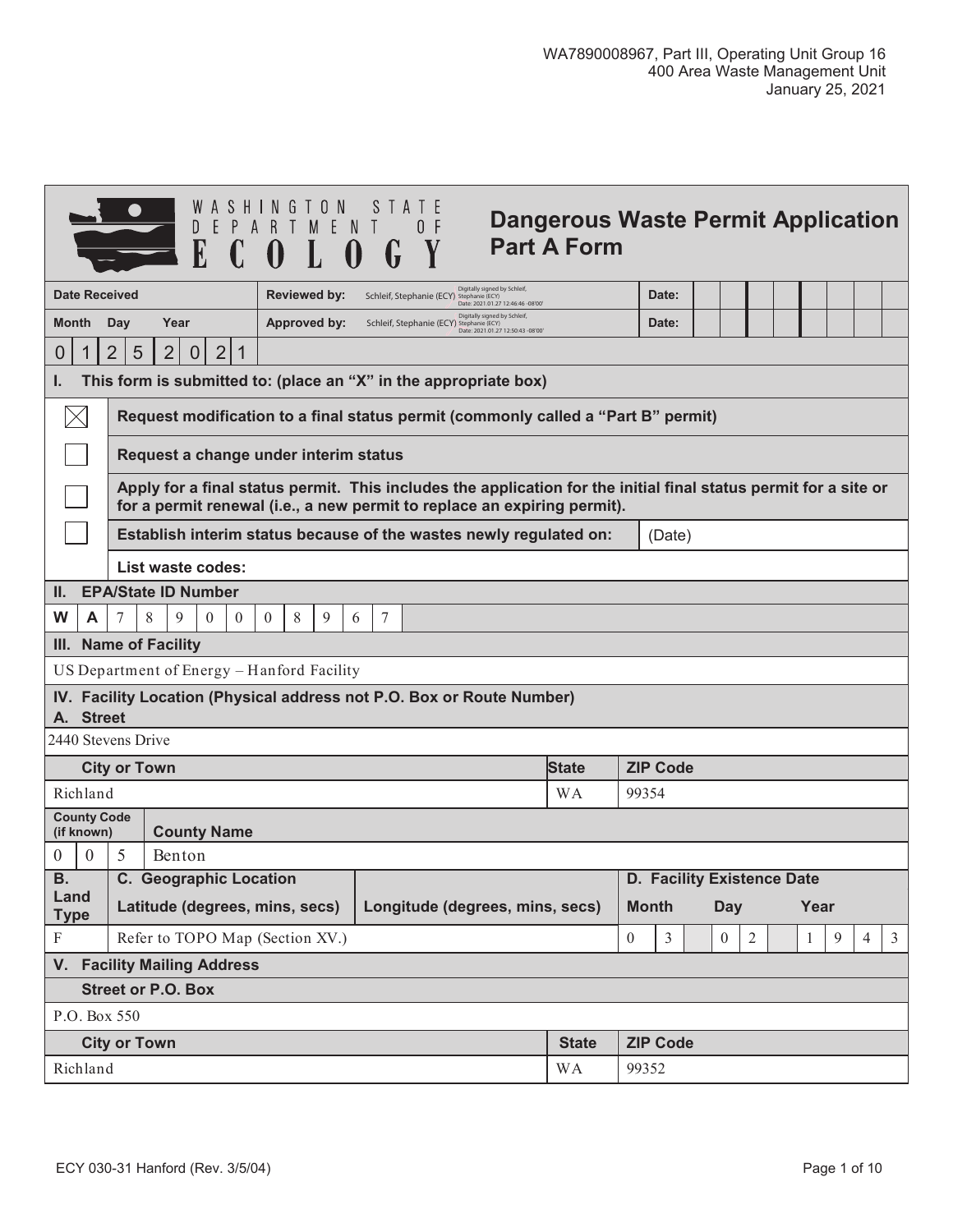|                                                                                                                                        |                                                                                                                   |             |                           |   |  |                                           | VI. Facility contact (Person to be contacted regarding waste activities at facility) |           |               |  |                                     |                                    |              |                 |                                                                             |  |                     |          |           |              |  |  |
|----------------------------------------------------------------------------------------------------------------------------------------|-------------------------------------------------------------------------------------------------------------------|-------------|---------------------------|---|--|-------------------------------------------|--------------------------------------------------------------------------------------|-----------|---------------|--|-------------------------------------|------------------------------------|--------------|-----------------|-----------------------------------------------------------------------------|--|---------------------|----------|-----------|--------------|--|--|
|                                                                                                                                        | Name (last)                                                                                                       |             |                           |   |  |                                           |                                                                                      |           |               |  |                                     | (first)                            |              |                 |                                                                             |  |                     |          |           |              |  |  |
|                                                                                                                                        | Vance                                                                                                             |             |                           |   |  |                                           |                                                                                      |           |               |  |                                     | <b>Brian</b>                       |              |                 |                                                                             |  |                     |          |           |              |  |  |
|                                                                                                                                        | <b>Job Title</b>                                                                                                  |             |                           |   |  |                                           |                                                                                      |           |               |  | Phone Number (area code and number) |                                    |              |                 |                                                                             |  |                     |          |           |              |  |  |
| Manager                                                                                                                                |                                                                                                                   |             |                           |   |  |                                           |                                                                                      |           |               |  |                                     | $(509)$ 376-7395                   |              |                 |                                                                             |  |                     |          |           |              |  |  |
|                                                                                                                                        | <b>Contact Address</b>                                                                                            |             |                           |   |  |                                           |                                                                                      |           |               |  |                                     |                                    |              |                 |                                                                             |  |                     |          |           |              |  |  |
|                                                                                                                                        | <b>Street or P.O. Box</b>                                                                                         |             |                           |   |  |                                           |                                                                                      |           |               |  |                                     |                                    |              |                 |                                                                             |  |                     |          |           |              |  |  |
|                                                                                                                                        | P.O. Box 550                                                                                                      |             |                           |   |  |                                           |                                                                                      |           |               |  |                                     |                                    |              |                 |                                                                             |  |                     |          |           |              |  |  |
| <b>City or Town</b>                                                                                                                    |                                                                                                                   |             |                           |   |  |                                           |                                                                                      |           |               |  |                                     | <b>ZIP Code</b><br><b>State</b>    |              |                 |                                                                             |  |                     |          |           |              |  |  |
| Richland                                                                                                                               |                                                                                                                   |             |                           |   |  |                                           |                                                                                      |           |               |  |                                     | <b>WA</b>                          |              | 99352           |                                                                             |  |                     |          |           |              |  |  |
|                                                                                                                                        |                                                                                                                   |             |                           |   |  | <b>VII. Facility Operator Information</b> |                                                                                      |           |               |  |                                     |                                    |              |                 |                                                                             |  |                     |          |           |              |  |  |
| А.                                                                                                                                     |                                                                                                                   | <b>Name</b> |                           |   |  |                                           |                                                                                      |           |               |  |                                     |                                    |              |                 |                                                                             |  | <b>Phone Number</b> |          |           |              |  |  |
|                                                                                                                                        |                                                                                                                   |             |                           |   |  | Department of Energy Owner/ Operator      |                                                                                      |           |               |  |                                     |                                    |              |                 |                                                                             |  | $(509)$ 376-7395    |          |           |              |  |  |
|                                                                                                                                        |                                                                                                                   |             | <b>Street or P.O. Box</b> |   |  |                                           | Central Plateau Cleanup Company LLC Co-Operator for 400 Area Waste Management Unit*  |           |               |  |                                     |                                    |              |                 |                                                                             |  | (509) 372-3845*     |          |           |              |  |  |
|                                                                                                                                        |                                                                                                                   |             |                           |   |  |                                           |                                                                                      |           |               |  |                                     |                                    |              |                 |                                                                             |  |                     |          |           |              |  |  |
|                                                                                                                                        | P.O. Box 550<br>P.O. Box 1464 *                                                                                   |             |                           |   |  |                                           |                                                                                      |           |               |  |                                     |                                    |              |                 |                                                                             |  |                     |          |           |              |  |  |
|                                                                                                                                        | <b>City or Town</b>                                                                                               |             |                           |   |  |                                           |                                                                                      |           |               |  |                                     | <b>State</b>                       |              | <b>ZIP Code</b> |                                                                             |  |                     |          |           |              |  |  |
|                                                                                                                                        | Richland                                                                                                          |             |                           |   |  |                                           |                                                                                      |           |               |  | <b>WA</b>                           |                                    |              | 99352           |                                                                             |  |                     |          |           |              |  |  |
|                                                                                                                                        | <b>B.</b> Operator Type<br>F                                                                                      |             |                           |   |  |                                           |                                                                                      |           |               |  |                                     |                                    |              |                 |                                                                             |  |                     |          |           |              |  |  |
| Does the name in VII.A reflect a proposed change in<br>C. .<br>$\times$<br><b>Yes</b><br><b>No</b><br>Co-Operator* change<br>operator? |                                                                                                                   |             |                           |   |  |                                           |                                                                                      |           |               |  |                                     |                                    |              |                 |                                                                             |  |                     |          |           |              |  |  |
|                                                                                                                                        |                                                                                                                   |             |                           |   |  |                                           | If yes, provide the scheduled date for the change:                                   |           |               |  |                                     | <b>Month</b><br>Year<br><b>Day</b> |              |                 |                                                                             |  |                     |          |           |              |  |  |
|                                                                                                                                        |                                                                                                                   |             |                           |   |  |                                           |                                                                                      |           |               |  |                                     | $\overline{0}$                     | 1            | $\overline{2}$  | 5                                                                           |  | $\overline{2}$      | $\theta$ | 2         | $\mathbf{1}$ |  |  |
|                                                                                                                                        |                                                                                                                   |             |                           |   |  |                                           | D. Is the name listed in VII.A. also the owner? If yes, skip to Section VIII.C.      |           |               |  |                                     |                                    |              |                 |                                                                             |  | <b>Yes</b>          |          | <b>No</b> |              |  |  |
|                                                                                                                                        |                                                                                                                   |             |                           |   |  | <b>VIII. Facility Owner Information</b>   |                                                                                      |           |               |  |                                     |                                    |              |                 |                                                                             |  |                     |          |           |              |  |  |
|                                                                                                                                        | A. Name                                                                                                           |             |                           |   |  |                                           |                                                                                      |           |               |  |                                     |                                    |              |                 | Phone Number (area code and number)                                         |  |                     |          |           |              |  |  |
|                                                                                                                                        |                                                                                                                   |             |                           |   |  |                                           | Brian T. Vance, Operator/Facility-Property Owner                                     |           |               |  | $(509)$ 376-7395                    |                                    |              |                 |                                                                             |  |                     |          |           |              |  |  |
|                                                                                                                                        |                                                                                                                   |             |                           |   |  |                                           |                                                                                      |           |               |  |                                     |                                    |              |                 |                                                                             |  |                     |          |           |              |  |  |
|                                                                                                                                        | <b>Street or P.O. Box</b><br>P.O. Box 550                                                                         |             |                           |   |  |                                           |                                                                                      |           |               |  |                                     |                                    |              |                 |                                                                             |  |                     |          |           |              |  |  |
|                                                                                                                                        |                                                                                                                   |             | <b>City or Town</b>       |   |  |                                           |                                                                                      |           |               |  |                                     | <b>State</b>                       |              | <b>ZIP Code</b> |                                                                             |  |                     |          |           |              |  |  |
|                                                                                                                                        | Richland                                                                                                          |             |                           |   |  |                                           |                                                                                      |           |               |  | <b>WA</b>                           |                                    |              | 99352           |                                                                             |  |                     |          |           |              |  |  |
| <b>B.</b>                                                                                                                              |                                                                                                                   |             |                           |   |  | F                                         |                                                                                      |           |               |  |                                     |                                    |              |                 |                                                                             |  |                     |          |           |              |  |  |
|                                                                                                                                        | <b>Owner Type</b><br>Does the name in VIII.A reflect a proposed change in owner?<br>С.<br><b>Yes</b><br><b>No</b> |             |                           |   |  |                                           |                                                                                      |           |               |  |                                     |                                    |              |                 |                                                                             |  |                     |          |           |              |  |  |
| If yes, provide the scheduled date for the change:<br><b>Month</b><br>Year<br>Day                                                      |                                                                                                                   |             |                           |   |  |                                           |                                                                                      |           |               |  |                                     |                                    |              |                 |                                                                             |  |                     |          |           |              |  |  |
|                                                                                                                                        |                                                                                                                   |             |                           |   |  |                                           |                                                                                      |           |               |  |                                     |                                    |              |                 |                                                                             |  |                     |          |           |              |  |  |
|                                                                                                                                        | <b>NAICS Codes (5/6 digit codes)</b><br>IX.                                                                       |             |                           |   |  |                                           |                                                                                      |           |               |  |                                     |                                    |              |                 |                                                                             |  |                     |          |           |              |  |  |
| А.                                                                                                                                     | <b>First</b>                                                                                                      |             |                           |   |  |                                           |                                                                                      | <b>B.</b> | <b>Second</b> |  |                                     |                                    |              |                 |                                                                             |  |                     |          |           |              |  |  |
| $\overline{2}$<br>$\overline{2}$<br>9<br>$\overline{2}$<br>5<br>$\overline{4}$<br>Waste Treatment & Disposal<br>6<br>1                 |                                                                                                                   |             |                           |   |  |                                           |                                                                                      |           |               |  | 1                                   | 1                                  | $\mathbf{0}$ |                 | Administration of Air & Water Resource &<br>Solid Waste Management Programs |  |                     |          |           |              |  |  |
| C.                                                                                                                                     | <b>Third</b>                                                                                                      |             |                           |   |  |                                           |                                                                                      | D.        | <b>Fourth</b> |  |                                     |                                    |              |                 |                                                                             |  |                     |          |           |              |  |  |
| 5                                                                                                                                      | 4                                                                                                                 |             | 7                         | 1 |  |                                           | Research & Development in the<br>Physical, Engineering, & Life Sciences              |           |               |  |                                     |                                    |              |                 |                                                                             |  |                     |          |           |              |  |  |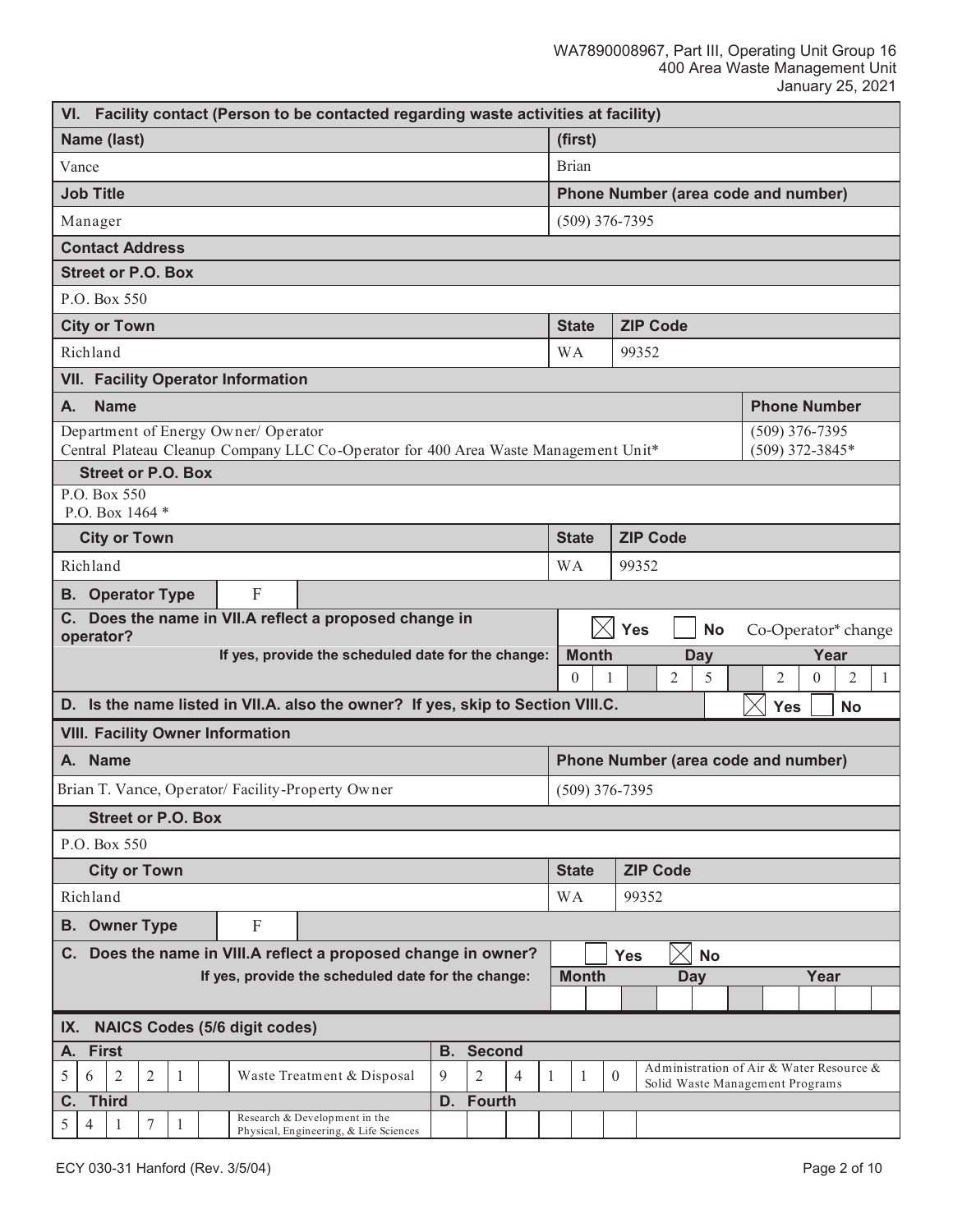|                | X. Other Environmental Permits (see instructions) |  |                         |   |   |  |                |          |                          |    |          |                |  |                                                      |
|----------------|---------------------------------------------------|--|-------------------------|---|---|--|----------------|----------|--------------------------|----|----------|----------------|--|------------------------------------------------------|
| A. Permit Type |                                                   |  | <b>B. Permit Number</b> |   |   |  |                |          |                          |    |          | C. Description |  |                                                      |
|                | E                                                 |  | A                       |   | R |  | $\theta$       | 6        | $\overline{\phantom{a}}$ |    | $\theta$ | $\theta$       |  | WAC 246-247, Radiation Protection – Air Emissions    |
|                | E                                                 |  | А                       |   | R |  |                | $\theta$ | $\overline{\phantom{a}}$ | 4  |          | $\overline{2}$ |  | WAC 246-247, Radiation Protection - Air Emissions    |
|                | E                                                 |  | $\overline{U}$          | S | T |  | $\overline{4}$ | 5        | 1                        | -1 |          |                |  | WAC 173-216, State Waste Discharge Permit<br>Program |
|                |                                                   |  |                         |   |   |  |                |          |                          |    |          |                |  |                                                      |
|                |                                                   |  |                         |   |   |  |                |          |                          |    |          |                |  |                                                      |
|                |                                                   |  |                         |   |   |  |                |          |                          |    |          |                |  |                                                      |
|                |                                                   |  |                         |   |   |  |                |          |                          |    |          |                |  |                                                      |
|                |                                                   |  |                         |   |   |  |                |          |                          |    |          |                |  |                                                      |
|                |                                                   |  |                         |   |   |  |                |          |                          |    |          |                |  |                                                      |
|                |                                                   |  |                         |   |   |  |                |          |                          |    |          |                |  |                                                      |

## **XI. Nature of Business (provide a brief description that includes both dangerous waste and non-dangerous waste areas and activities)**

The Fast Flux Test Facility (FFTF) was a 400-megawatt (thermal) liquid -metal cooled (sodium) research and test reactor located in the 400 Area of the Hanford Facility. The FFTF developed and tested advanced fuels and material for the Liquid Metal Fast Breeder Reactor program. The FFTF was constructed in the late 1970's and first went critical on February 9, 1980. FFTF operated successfully from 1982 to 1992. The Department of Energy (DOE) issued a shutdown order in December 1993, and since that time, th e DOE has been de-fueling the reactor and deactivating systems, as they were no longer needed. Mixed waste stored in the 400 Area Waste Management unit can include elemental sodium (Na), sodium potassium (NaK) (D001, D003, WSC2) and sodium hydroxide and potassium hydroxide (D002); as well as debris (for example piping, equipment, and components) contaminated with Na or NaK, sodium hydoxide, or potassium hydroxide. The mixed waste stored in the 400 Area Waste Management unit is limited to wastes generated from the 400 Area. Mixed waste will be stored in containers (for example drums and boxes) until treatment capabilities are available.

## **Greater-than 90-day Storage Areas:**

## Fuel Storage Facility (Building 403)

The Fuel Storage Facility (FSF) is a one-level reinforced concrete substructure covered by a steel frame metal-sided high bay building. Building dimensions are 34 x 27 x 12 meters (112 x 90 x 40) high. The principal equipment in the FSF is a belowground cell containing a carbon steel storage vessel approximately 6.4 meters (21 feet) in diameter and 7.3 meters (24 feet) deep for storing up to 466 FFTF spent fuel assemblies in liquid sodium. Adjacent buildings and below -grade cells contain the natural draft heat exchanger used to cool the FSF pool. With the exception of two areas, which are radiation areas (cells 907 and 906); all accessible areas are Radioactive Material Areas. The process design capacity for the FSF is 1,000 gallons.

## Interim Storage Area

The 400 Area Interim Storage Area (ISA) consists of 156 x 75 meters (513 x 247 feet) totally fenced area with perimeter lighting that has been designated for above ground dry cask storage of spent fuel. A concrete pad, which measures 27 x 37 meters (90 x 120 Feet), was used for cask storage. The process design capacity for the ISA is 19,000 gallons.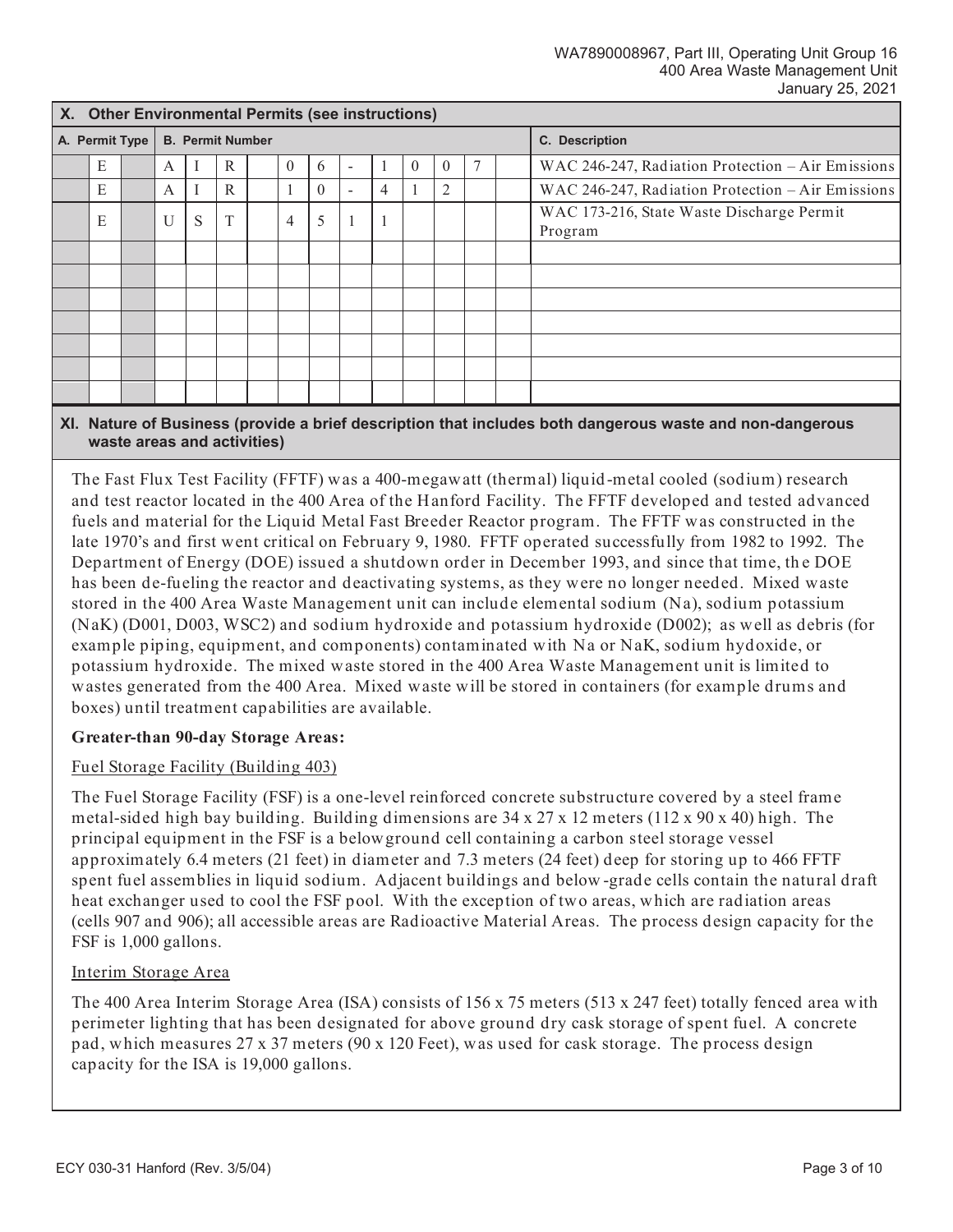**EXAMPLE FOR COMPLETING ITEMS XII and XIII (shown in lines numbered X-1, X-2, and X-3 below):** A facility has two storage tanks that hold 1200 gallons and 400 gallons respectively. There is also treatment in tanks at 20 gallons/hr. Finally, a one-quarter acre area that is two meters deep will undergo in situ vitrification.

| <b>Section XII. Process Codes and Design</b><br><b>Capacities</b> |                         |                                            |              |                |                                      |                                                                                              |                      |                         | <b>Section XIII. Other Process Codes</b> |                                                |                                     |  |                                     |                                                 |                                           |                                  |  |  |  |  |  |
|-------------------------------------------------------------------|-------------------------|--------------------------------------------|--------------|----------------|--------------------------------------|----------------------------------------------------------------------------------------------|----------------------|-------------------------|------------------------------------------|------------------------------------------------|-------------------------------------|--|-------------------------------------|-------------------------------------------------|-------------------------------------------|----------------------------------|--|--|--|--|--|
|                                                                   |                         |                                            |              |                | <b>B. Process Design</b><br>Capacity |                                                                                              | C.<br><b>Process</b> |                         |                                          |                                                | А.                                  |  | <b>B</b> Process Design<br>Capacity |                                                 | C.<br><b>Process</b>                      |                                  |  |  |  |  |  |
|                                                                   | Line<br><b>Number</b>   | A. Process<br><b>Codes</b><br>(enter code) |              |                | 1. Amount                            | 2. Unit of<br><b>Total</b><br><b>Measure</b><br><b>Number</b><br>(enter<br>of Units<br>code) |                      | Line<br><b>Number</b>   |                                          | <b>Process</b><br><b>Codes</b><br>(enter code) |                                     |  | 1. Amount                           | 2. Unit of<br><b>Measure</b><br>(enter<br>code) | <b>Total</b><br><b>Number</b><br>of Units | D. Process<br><b>Description</b> |  |  |  |  |  |
| $\boldsymbol{\mathsf{X}}$                                         | $\mathbf{1}$            | $\mathbf S$                                | $\pmb{0}$    | $\overline{2}$ | 1,600                                | G                                                                                            | 002                  | X                       | $\mathbf{1}$                             | T                                              | $\bf{0}$<br>$\overline{\mathbf{4}}$ |  | 700                                 | $\mathbf C$                                     | 001                                       | In situ<br>vitrification         |  |  |  |  |  |
| $\pmb{\chi}$                                                      | $\overline{\mathbf{2}}$ | $\mathsf T$                                | $\pmb{0}$    | 3              | 20                                   | E                                                                                            | 001                  |                         |                                          |                                                |                                     |  |                                     |                                                 |                                           |                                  |  |  |  |  |  |
| $\boldsymbol{\mathsf{X}}$                                         | 3                       | T                                          | $\bf{0}$     | 4              | 700                                  | $\mathbf C$                                                                                  | 001                  |                         |                                          |                                                |                                     |  |                                     |                                                 |                                           |                                  |  |  |  |  |  |
|                                                                   | 1                       | S                                          | $\mathbf{0}$ | 1              | 20,000                               | $\overline{G}$                                                                               | 003                  |                         | $\mathbf{1}$                             |                                                |                                     |  |                                     |                                                 |                                           |                                  |  |  |  |  |  |
|                                                                   | $\overline{2}$          |                                            |              |                |                                      |                                                                                              |                      |                         | $\overline{\mathbf{2}}$                  |                                                |                                     |  |                                     |                                                 |                                           |                                  |  |  |  |  |  |
|                                                                   | 3                       |                                            |              |                |                                      |                                                                                              |                      |                         | $\mathbf{3}$                             |                                                |                                     |  |                                     |                                                 |                                           |                                  |  |  |  |  |  |
|                                                                   | $\overline{\mathbf{4}}$ |                                            |              |                |                                      |                                                                                              |                      |                         | $\overline{\mathbf{4}}$                  |                                                |                                     |  |                                     |                                                 |                                           |                                  |  |  |  |  |  |
|                                                                   | 5                       |                                            |              |                |                                      |                                                                                              |                      |                         | 5                                        |                                                |                                     |  |                                     |                                                 |                                           |                                  |  |  |  |  |  |
|                                                                   | 6                       |                                            |              |                |                                      |                                                                                              |                      |                         | $6\phantom{1}6$                          |                                                |                                     |  |                                     |                                                 |                                           |                                  |  |  |  |  |  |
|                                                                   | $\overline{7}$          |                                            |              |                |                                      |                                                                                              |                      |                         | $\overline{7}$                           |                                                |                                     |  |                                     |                                                 |                                           |                                  |  |  |  |  |  |
|                                                                   | 8                       |                                            |              |                |                                      |                                                                                              |                      |                         | 8                                        |                                                |                                     |  |                                     |                                                 |                                           |                                  |  |  |  |  |  |
|                                                                   | 9                       |                                            |              |                |                                      |                                                                                              |                      |                         | 9                                        |                                                |                                     |  |                                     |                                                 |                                           |                                  |  |  |  |  |  |
| $\mathbf{1}$                                                      | $\bf{0}$                |                                            |              |                |                                      |                                                                                              |                      | 1                       | $\bf{0}$                                 |                                                |                                     |  |                                     |                                                 |                                           |                                  |  |  |  |  |  |
| $\mathbf{1}$                                                      | 1                       |                                            |              |                |                                      |                                                                                              |                      | $\mathbf{1}$            | $\mathbf{1}$                             |                                                |                                     |  |                                     |                                                 |                                           |                                  |  |  |  |  |  |
| $\mathbf{1}$                                                      | $\overline{\mathbf{2}}$ |                                            |              |                |                                      |                                                                                              |                      | 1                       | $\overline{\mathbf{2}}$                  |                                                |                                     |  |                                     |                                                 |                                           |                                  |  |  |  |  |  |
| $\mathbf{1}$                                                      | 3                       |                                            |              |                |                                      |                                                                                              |                      | $\mathbf{1}$            | $\mathbf{3}$                             |                                                |                                     |  |                                     |                                                 |                                           |                                  |  |  |  |  |  |
| $\mathbf{1}$                                                      | $\overline{\mathbf{4}}$ |                                            |              |                |                                      |                                                                                              |                      | $\overline{\mathbf{1}}$ | $\overline{\mathbf{4}}$                  |                                                |                                     |  |                                     |                                                 |                                           |                                  |  |  |  |  |  |
| $\mathbf{1}$                                                      | 5                       |                                            |              |                |                                      |                                                                                              |                      | $\mathbf{1}$            | 5                                        |                                                |                                     |  |                                     |                                                 |                                           |                                  |  |  |  |  |  |
| $\mathbf{1}$                                                      | 6                       |                                            |              |                |                                      |                                                                                              |                      | 1                       | $6\phantom{1}6$                          |                                                |                                     |  |                                     |                                                 |                                           |                                  |  |  |  |  |  |
| $\mathbf{1}$                                                      | $\overline{7}$          |                                            |              |                |                                      |                                                                                              |                      | 1                       | $\overline{7}$                           |                                                |                                     |  |                                     |                                                 |                                           |                                  |  |  |  |  |  |
| $\mathbf{1}$                                                      | $\boldsymbol{8}$        |                                            |              |                |                                      |                                                                                              |                      | 1                       | 8                                        |                                                |                                     |  |                                     |                                                 |                                           |                                  |  |  |  |  |  |
| $\mathbf{1}$                                                      | 9                       |                                            |              |                |                                      |                                                                                              |                      | $\mathbf{1}$            | 9                                        |                                                |                                     |  |                                     |                                                 |                                           |                                  |  |  |  |  |  |
| $\overline{2}$                                                    | $\mathbf{0}$            |                                            |              |                |                                      |                                                                                              |                      | $\mathbf 2$             | $\mathbf 0$                              |                                                |                                     |  |                                     |                                                 |                                           |                                  |  |  |  |  |  |
| $\overline{\mathbf{2}}$                                           | $\mathbf{1}$            |                                            |              |                |                                      |                                                                                              |                      | $\overline{\mathbf{2}}$ | $\mathbf{1}$                             |                                                |                                     |  |                                     |                                                 |                                           |                                  |  |  |  |  |  |
| $\overline{\mathbf{2}}$                                           | $\overline{2}$          |                                            |              |                |                                      |                                                                                              |                      | $\overline{\mathbf{2}}$ | $\overline{2}$                           |                                                |                                     |  |                                     |                                                 |                                           |                                  |  |  |  |  |  |
| $\overline{2}$                                                    | $\mathbf{3}$            |                                            |              |                |                                      |                                                                                              |                      | $\overline{2}$          | $\mathbf{3}$                             |                                                |                                     |  |                                     |                                                 |                                           |                                  |  |  |  |  |  |
| $\overline{2}$                                                    | $\overline{4}$          |                                            |              |                |                                      |                                                                                              |                      | $\overline{2}$          | $\overline{\mathbf{4}}$                  |                                                |                                     |  |                                     |                                                 |                                           |                                  |  |  |  |  |  |
| $\overline{2}$                                                    | 5                       |                                            |              |                |                                      |                                                                                              |                      | $\overline{\mathbf{2}}$ | 5                                        |                                                |                                     |  |                                     |                                                 |                                           |                                  |  |  |  |  |  |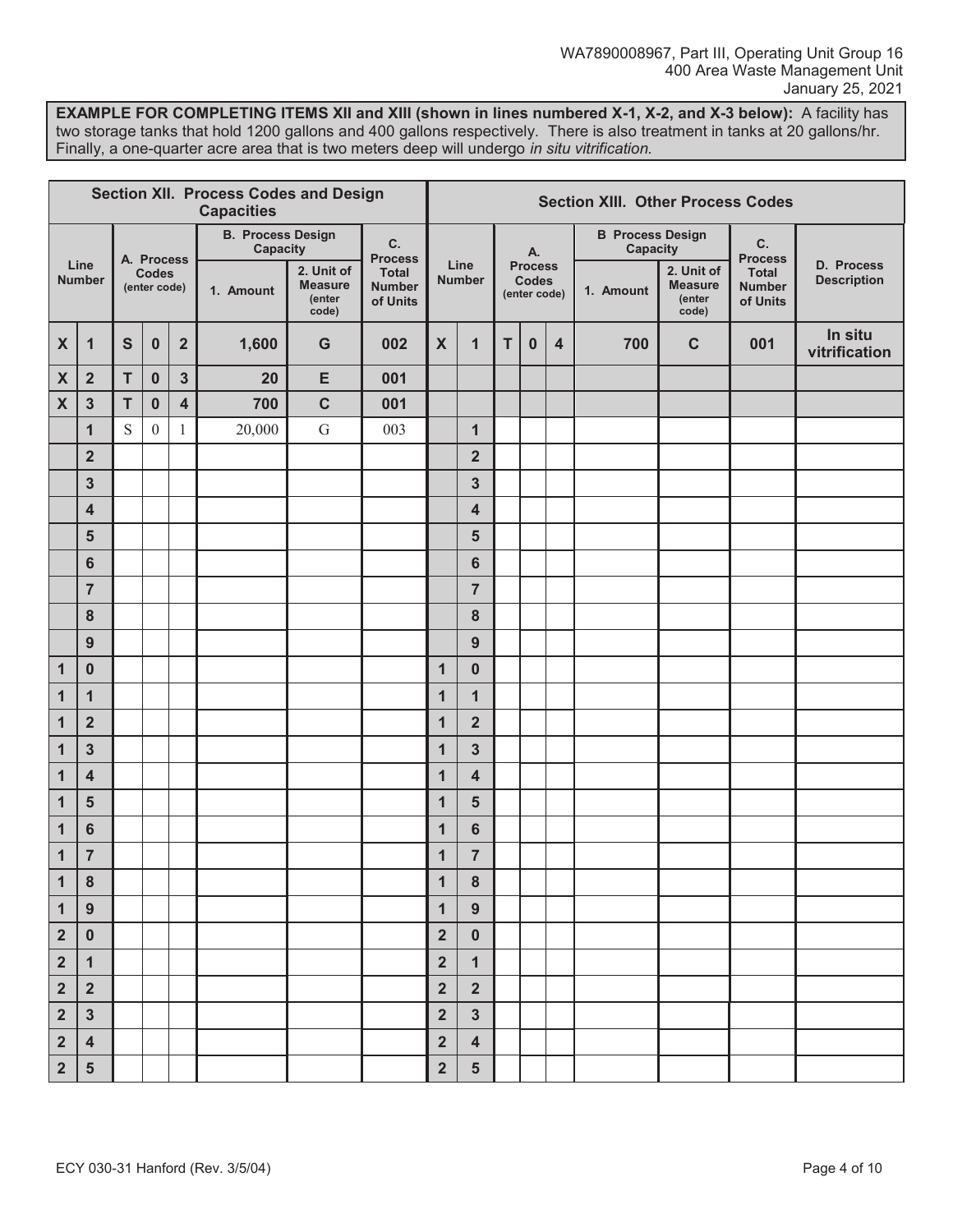### **XIV. Description of Dangerous Wastes**

**Example for completing this section:** A facility will receive three non-listed wastes, then store and treat them on-site. Two wastes are corrosive only, with the facility receiving and storing the wastes in containers. There will be about 200 pounds per year of each of these two wastes, which will be neutralized in a tank. The other waste is corrosive and ignitable and will be neutralized then blended into hazardous waste fuel. There will be about 100 pounds per year of that waste, which will be received in bulk and put into tanks.

| Line               |                         |             |                  |                           |                         | <b>B.</b> Estimated                   | C. Unit of     | D. Processes |                  |                         |                   |           |              |  |  |  |                                                                |  |  |  |
|--------------------|-------------------------|-------------|------------------|---------------------------|-------------------------|---------------------------------------|----------------|--------------|------------------|-------------------------|-------------------|-----------|--------------|--|--|--|----------------------------------------------------------------|--|--|--|
|                    | <b>Number</b>           |             |                  | A. Dangerous<br>Waste No. |                         | Annual<br><b>Quantity of</b><br>Waste | <b>Measure</b> |              |                  |                         | (1) Process Codes |           |              |  |  |  | (2) Process Description<br>[If a code is not entered in D (1)] |  |  |  |
| $\boldsymbol{X}$   | $\overline{\mathbf{1}}$ | D           | $\pmb{0}$        | $\pmb{0}$                 | $\overline{\mathbf{2}}$ | 400                                   | $\mathsf{P}$   | ${\sf S}$    | $\pmb{0}$        | $\mathbf{1}$            | T                 | $\pmb{0}$ | $\mathbf{1}$ |  |  |  |                                                                |  |  |  |
| $\pmb{\mathsf{X}}$ | $\overline{2}$          | D           | $\pmb{0}$        | $\pmb{0}$                 | $\mathbf{1}$            | 100                                   | P              | $\mathbf{s}$ | $\pmb{0}$        | $\overline{\mathbf{2}}$ | $\mathsf{T}$      | $\pmb{0}$ | $\mathbf{1}$ |  |  |  |                                                                |  |  |  |
| $\pmb{\mathsf{X}}$ | $\mathbf{3}$            | $\mathsf D$ | $\pmb{0}$        | $\pmb{0}$                 | $\overline{\mathbf{2}}$ |                                       |                |              |                  |                         |                   |           |              |  |  |  | Included with above                                            |  |  |  |
|                    | $\mathbf{1}$            | D           | $\boldsymbol{0}$ | $\boldsymbol{0}$          | $\mathbf{1}$            | 30                                    | $\mathbf T$    | $\mathbf S$  | $\boldsymbol{0}$ | $\mathbf{1}$            |                   |           |              |  |  |  | Includes debris                                                |  |  |  |
|                    | $\overline{\mathbf{2}}$ | $\mathbf D$ | $\mathbf{0}$     | $\boldsymbol{0}$          | $\overline{c}$          |                                       | $\mathbf T$    | $\mathbf S$  | $\boldsymbol{0}$ | $\mathbf{1}$            |                   |           |              |  |  |  | Includes debris                                                |  |  |  |
|                    | $\mathbf{3}$            | $\mathbf D$ | $\boldsymbol{0}$ | $\boldsymbol{0}$          | $\mathfrak{Z}$          |                                       | $\mathbf T$    | $\mathbf S$  | $\boldsymbol{0}$ | 1                       |                   |           |              |  |  |  | Includes debris                                                |  |  |  |
|                    | $\overline{\mathbf{4}}$ | W           | $\mathbf S$      | $\mathcal{C}$             | $\overline{2}$          |                                       | $\mathcal T$   | $\mathbf S$  | $\boldsymbol{0}$ | $\mathbf{1}$            |                   |           |              |  |  |  | Includes debris                                                |  |  |  |
|                    | $5\phantom{1}$          |             |                  |                           |                         |                                       |                |              |                  |                         |                   |           |              |  |  |  |                                                                |  |  |  |
|                    | $6\phantom{1}6$         |             |                  |                           |                         |                                       |                |              |                  |                         |                   |           |              |  |  |  |                                                                |  |  |  |
|                    | $\overline{7}$          |             |                  |                           |                         |                                       |                |              |                  |                         |                   |           |              |  |  |  |                                                                |  |  |  |
|                    | 8                       |             |                  |                           |                         |                                       |                |              |                  |                         |                   |           |              |  |  |  |                                                                |  |  |  |
|                    | 9                       |             |                  |                           |                         |                                       |                |              |                  |                         |                   |           |              |  |  |  |                                                                |  |  |  |
|                    | 10                      |             |                  |                           |                         |                                       |                |              |                  |                         |                   |           |              |  |  |  |                                                                |  |  |  |
|                    | 11                      |             |                  |                           |                         |                                       |                |              |                  |                         |                   |           |              |  |  |  |                                                                |  |  |  |
|                    | 12                      |             |                  |                           |                         |                                       |                |              |                  |                         |                   |           |              |  |  |  |                                                                |  |  |  |
|                    | 13                      |             |                  |                           |                         |                                       |                |              |                  |                         |                   |           |              |  |  |  |                                                                |  |  |  |
|                    | 14                      |             |                  |                           |                         |                                       |                |              |                  |                         |                   |           |              |  |  |  |                                                                |  |  |  |
|                    | 15                      |             |                  |                           |                         |                                       |                |              |                  |                         |                   |           |              |  |  |  |                                                                |  |  |  |
|                    | 16                      |             |                  |                           |                         |                                       |                |              |                  |                         |                   |           |              |  |  |  |                                                                |  |  |  |
|                    | 17                      |             |                  |                           |                         |                                       |                |              |                  |                         |                   |           |              |  |  |  |                                                                |  |  |  |
|                    | 18                      |             |                  |                           |                         |                                       |                |              |                  |                         |                   |           |              |  |  |  |                                                                |  |  |  |
|                    | 19                      |             |                  |                           |                         |                                       |                |              |                  |                         |                   |           |              |  |  |  |                                                                |  |  |  |
|                    | 20                      |             |                  |                           |                         |                                       |                |              |                  |                         |                   |           |              |  |  |  |                                                                |  |  |  |
|                    | 21                      |             |                  |                           |                         |                                       |                |              |                  |                         |                   |           |              |  |  |  |                                                                |  |  |  |
|                    | 22                      |             |                  |                           |                         |                                       |                |              |                  |                         |                   |           |              |  |  |  |                                                                |  |  |  |
|                    | 23                      |             |                  |                           |                         |                                       |                |              |                  |                         |                   |           |              |  |  |  |                                                                |  |  |  |
|                    | 24                      |             |                  |                           |                         |                                       |                |              |                  |                         |                   |           |              |  |  |  |                                                                |  |  |  |
|                    | 25                      |             |                  |                           |                         |                                       |                |              |                  |                         |                   |           |              |  |  |  |                                                                |  |  |  |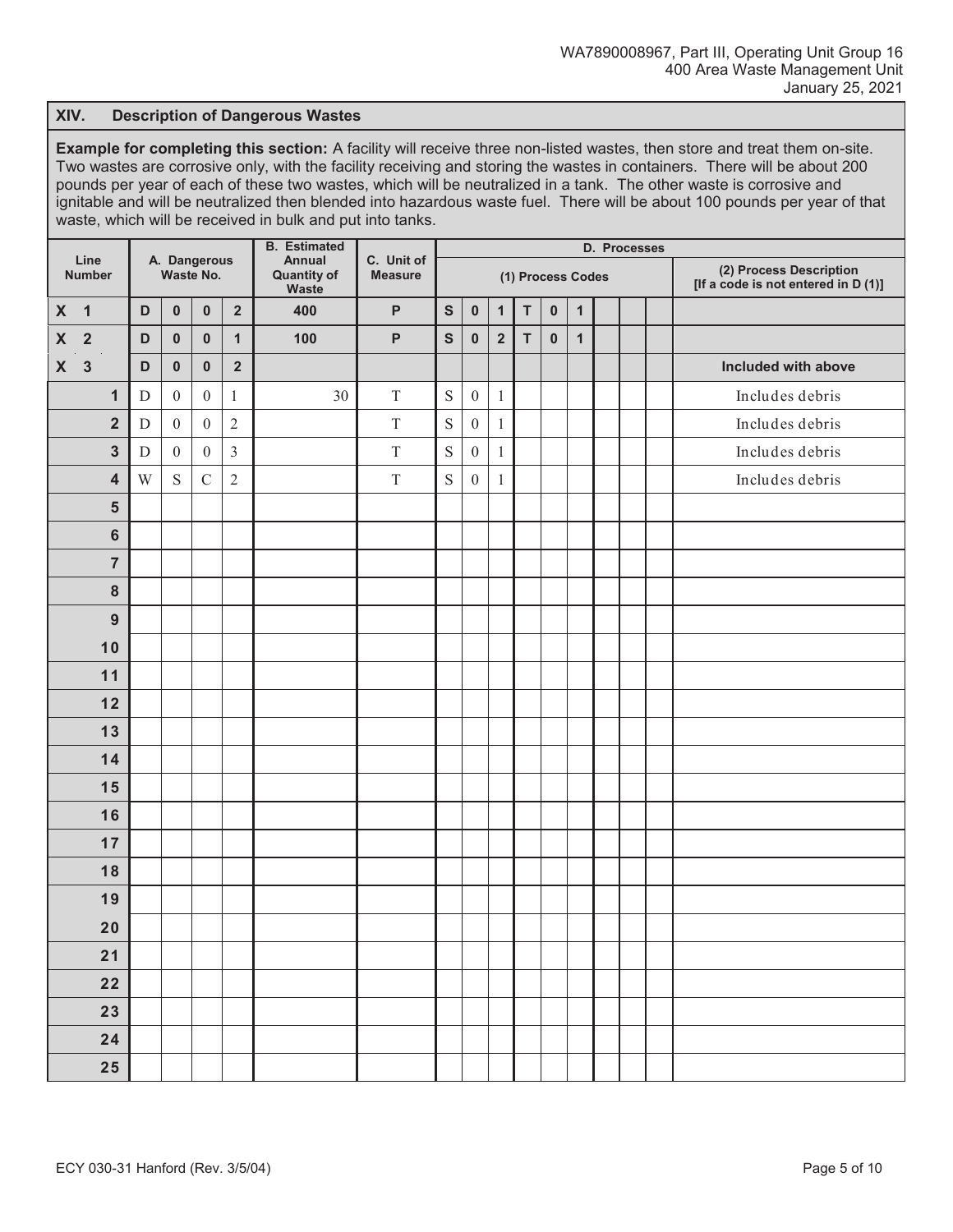#### XV. **Map**

Attach to this application a topographic map of the area extending to at least one (1) mile beyond property boundaries. The map must show the outline of the facility; the location of each of its existing and proposed intake and discharge structures; each of its dangerous waste treatment, storage, recycling, or disposal units; and each well where fluids are injected underground. Include all springs, rivers, and other surface water bodies in this map area, plus drinking water wells listed in public records or otherwise known to the applicant within % mile of the facility property boundary. The instructions provide additional information on meeting these requirements.

Topographic map is located in the Ecology Library

#### **XVI.** Facility Drawing

All existing facilities must include a scale drawing of the facility (refer to Instructions for more detail).

#### **XVII. Photographs**

All existing facilities must include photographs (aerial or ground-level) that clearly delineate all existing structures; existing storage, treatment, recycling, and disposal areas; and sites of future storage, treatment, recycling, or disposal areas (refer to Instructions for more detail).

## **XVIII. Certifications**

I certify under penalty of law that this document and all attachments were prepared under my direction or supervision in accordance with a system designed to assure that qualified personnel properly gather and evaluate the information submitted. Based on my inquiry of the person or persons who manage the system, or those persons directly responsible for gathering the information, the information submitted is, to the best of my knowledge and belief, true, accurate, and complete. I am aware that there are significant penalties for submitting false information, including the possibility of fine and imprisonment for knowing violations.

| <b>Operator</b><br>Name and Official Title (type or print)<br>Brian T. Vance, Manager | <b>Signature</b>                                                                            | <b>Date Signed</b> |
|---------------------------------------------------------------------------------------|---------------------------------------------------------------------------------------------|--------------------|
| U.S. Department of Energy<br>Richland Operations Office                               |                                                                                             | 2021               |
| Co-Operator*<br>Name and Official Title (type or print)<br>Scott Sax,                 | <b>Signature</b><br>Digitally signed by<br><b>SCOTT SAX</b><br><b>SCOTT SAX (Affiliate)</b> | <b>Date Signed</b> |
| President and Project Manager<br>Central Plateau Cleanup Company LLC                  | Date: 2021.01.19<br>(Affiliate)<br>16:51:22 -08'00'                                         |                    |
| <b>Co-Operator - Address and Telephone Number*</b><br>P.O. Box 1464                   |                                                                                             |                    |
| Richland, WA 99352<br>$(509)$ 372-3845                                                |                                                                                             |                    |
| <b>Facility-Property Owner</b><br>Name and Official Title (type or print)             | Signature                                                                                   | <b>Date Signed</b> |
| Brian T. Vance, Manager<br>U.S. Department of Energy<br>Richland Operations Office    |                                                                                             |                    |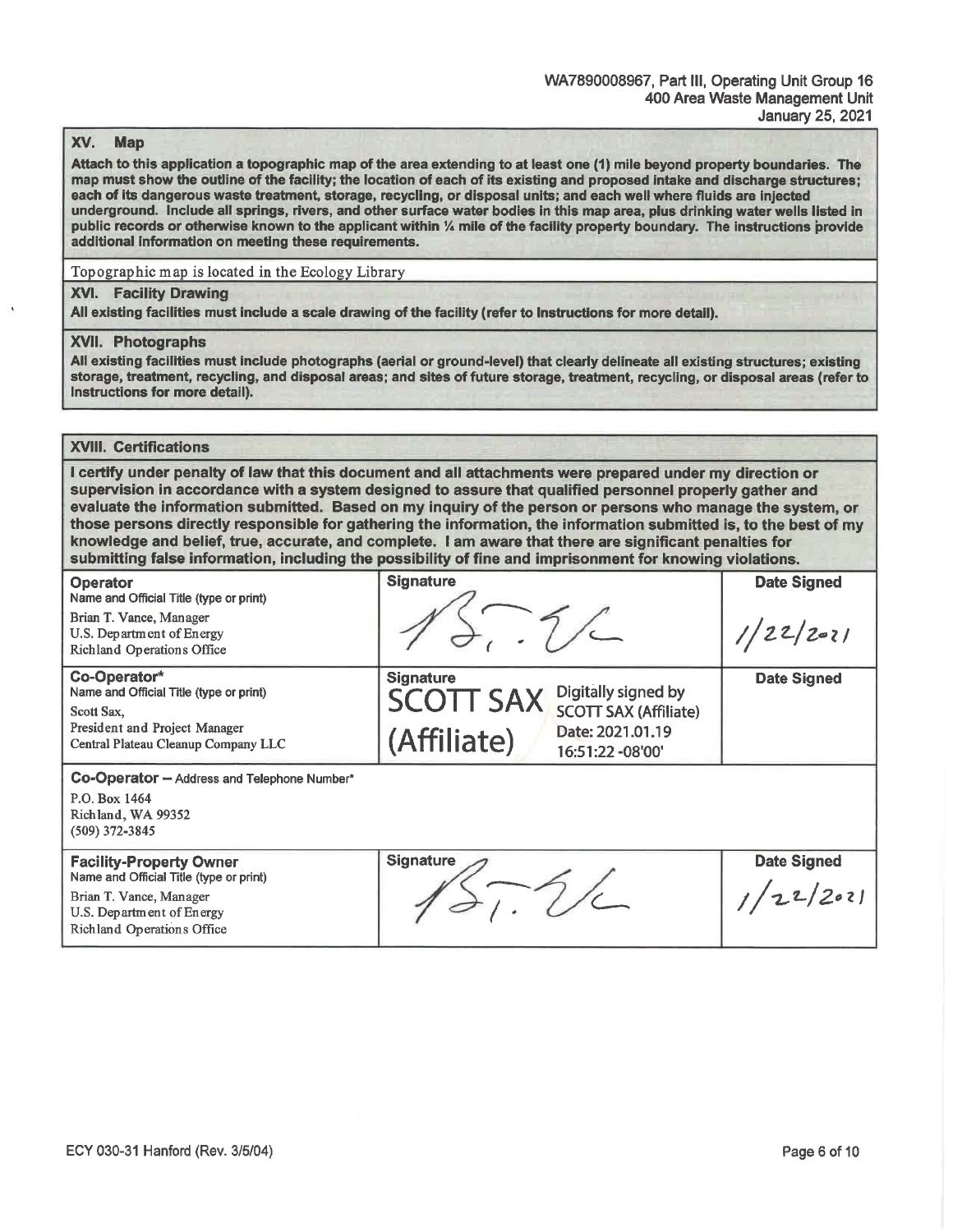## **Comments**

In Section IV, Facility Location is revised to update the facility location. In Section VI, Facility contact is revised to update the DOE-RL contact. In Section VII, Facility Operator Information is revised to update change in Co-Operator. In Section VIII, Facility Owner Information is revised to update facility owner name. In Section XVIII, "Certifications" is revised to update Operator Name, Co-Operator name, and Facility-Property Owner name. The topographic map for the unit is updated to reflect the current mapping conventions. The changes in these sections and the topographic map will be effective January 25, 2021. No other changes have been made to the Part A form sections. The certification is limited to the changes effective January 25, 2021.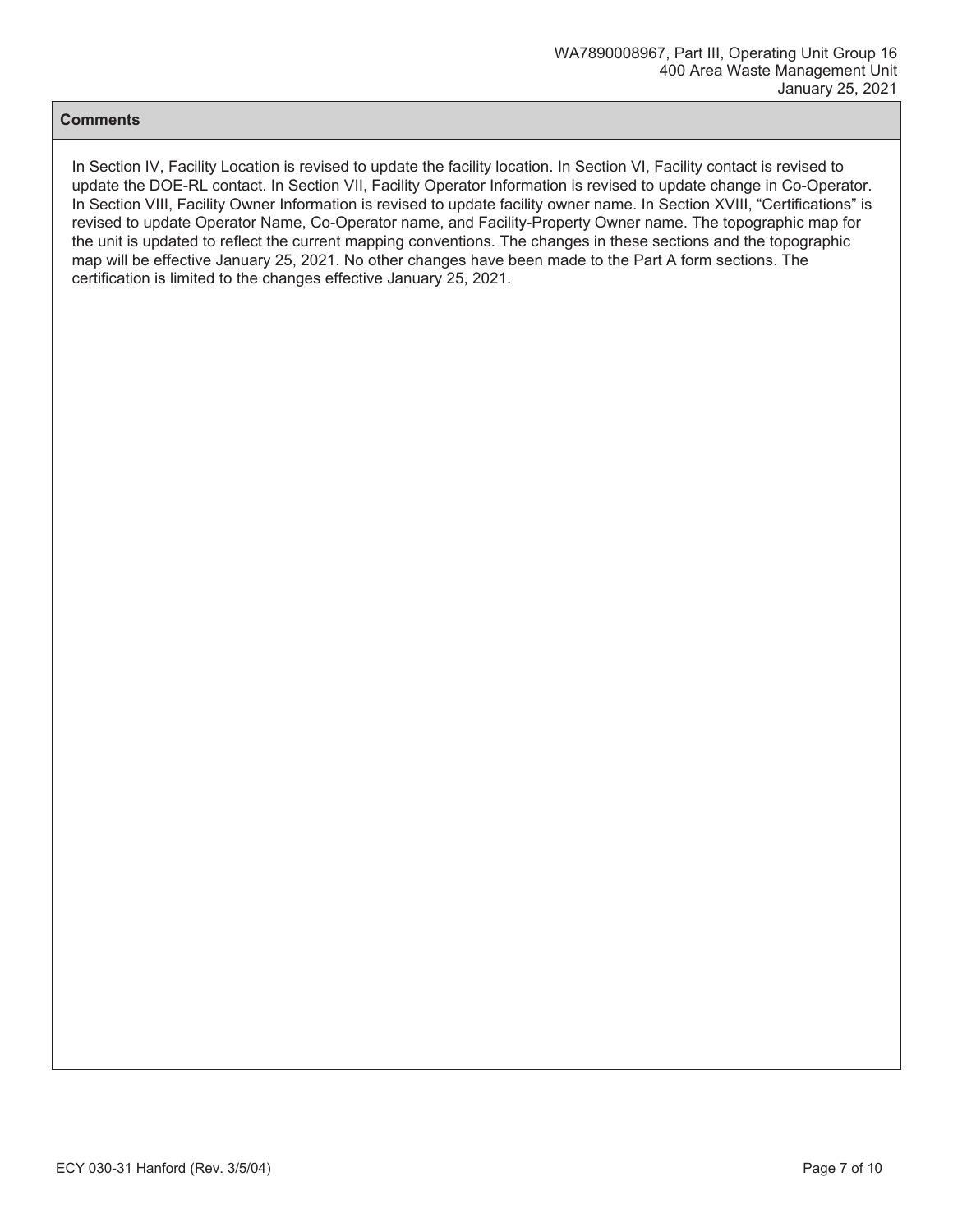# 400 Area Waste Management Unit



**Fuel Storage Facility (FSF) Building 403** 

8-2006



**Interim Storage Area (ISA)** Building 4718

8-2006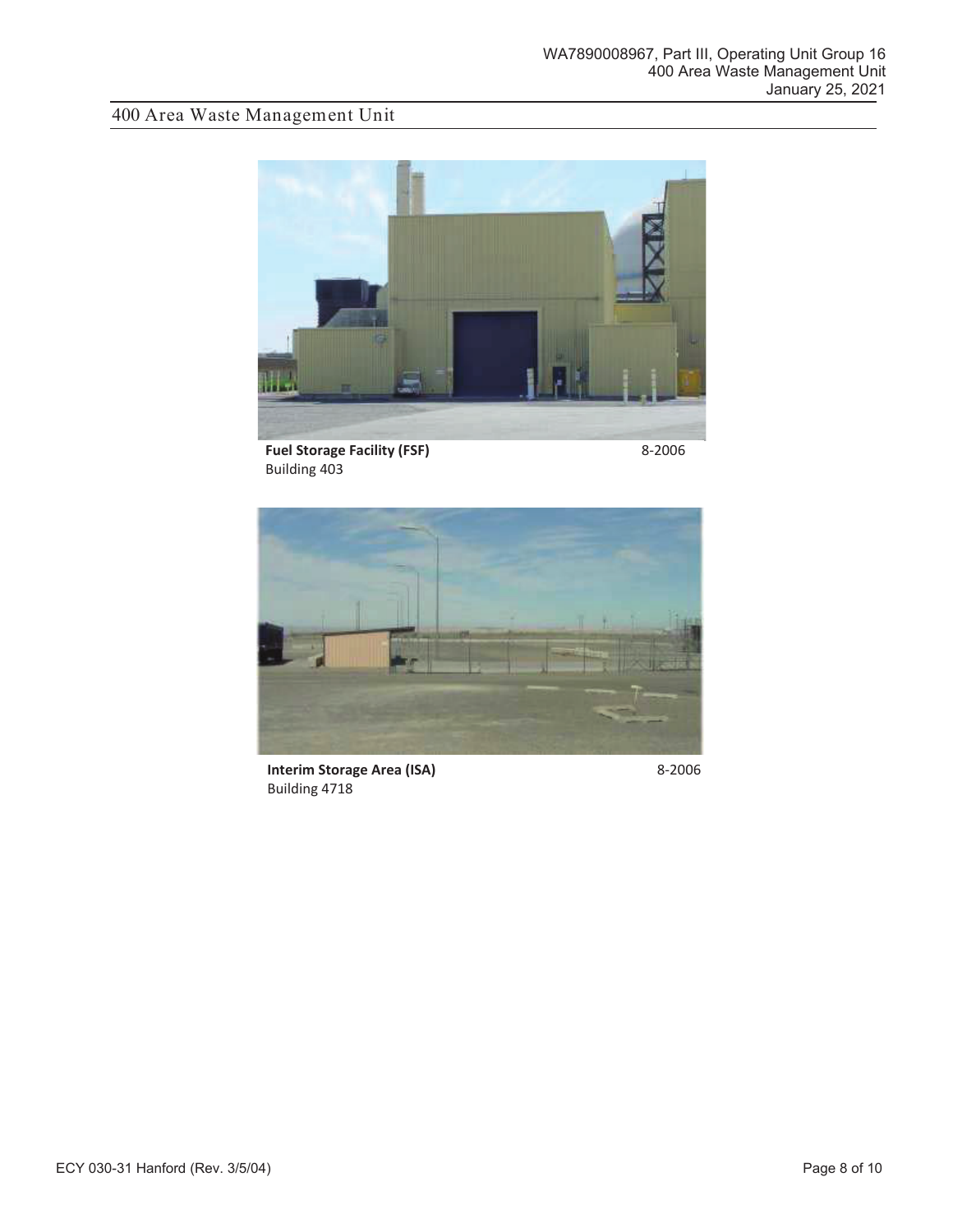